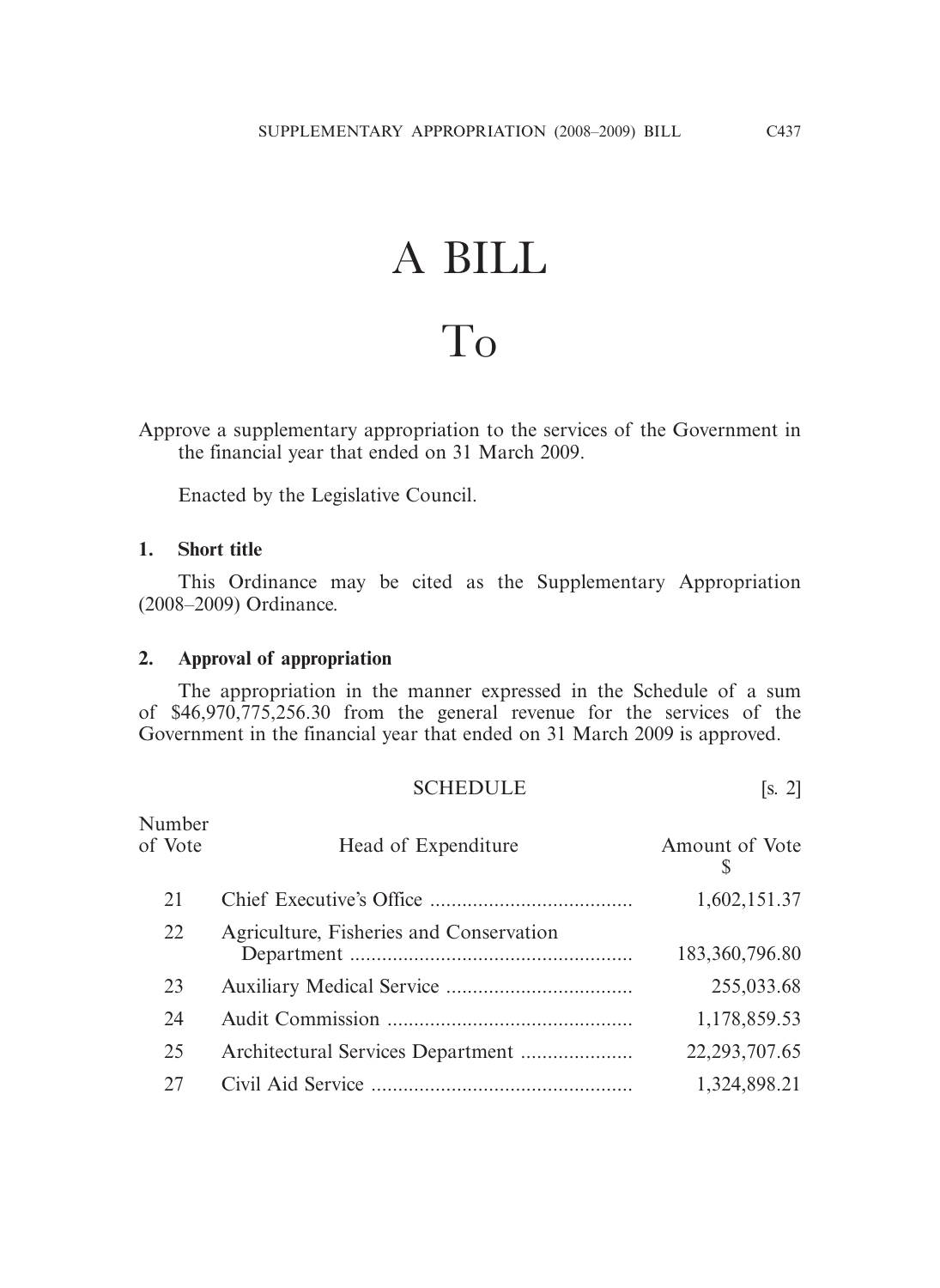#### SUPPLEMENTARY APPROPRIATION (2008–2009) BILL—SCHEDULE

| Number<br>of Vote | Head of Expenditure                                                                                           | Amount of Vote<br>S |
|-------------------|---------------------------------------------------------------------------------------------------------------|---------------------|
| 30                |                                                                                                               | 88, 344, 810. 38    |
| 33                | Civil Engineering and Development Department                                                                  | 14,987,209.62       |
| 37                |                                                                                                               | 6,955,915.22        |
| 39                |                                                                                                               | 41,539,451.34       |
| 42                | Electrical and Mechanical Services Department                                                                 | 18,232,893.88       |
| 45                |                                                                                                               | 90,681,305.87       |
| 49                | Food and Environmental Hygiene Department                                                                     | 226,386,976.82      |
| 53                | Government Secretariat: Home Affairs Bureau                                                                   | 6,074,799,581.74    |
| 55                | Government Secretariat: Commerce and<br>Economic Development Bureau<br>(Communications and Technology Branch) | 9,273,795.44        |
| 60                |                                                                                                               | 31,996,950.85       |
| 62                |                                                                                                               | 2,513,095,201.00    |
| 70                |                                                                                                               | 111,975,014.85      |
| 82                |                                                                                                               | 13,099,236.58       |
| 90                |                                                                                                               | 53,290,192.15       |
| 95                | Leisure and Cultural Services Department                                                                      | 42,576,284.45       |
| 112               |                                                                                                               | 13, 342, 102.82     |
| 114               |                                                                                                               | 3,893,000.00        |
| 121               | Independent Police Complaints Council                                                                         | 834,589.67          |
| 122               |                                                                                                               | 325, 843, 932. 76   |
| 136               |                                                                                                               | 251,617.92          |
| 138               | Government Secretariat: Development Bureau                                                                    | 199,870,665.78      |
| 140               | Government Secretariat: Food and Health                                                                       | 2,228,329,182.80    |
| 143               | Government Secretariat: Civil Service Bureau                                                                  | 15,970,658.54       |

C439